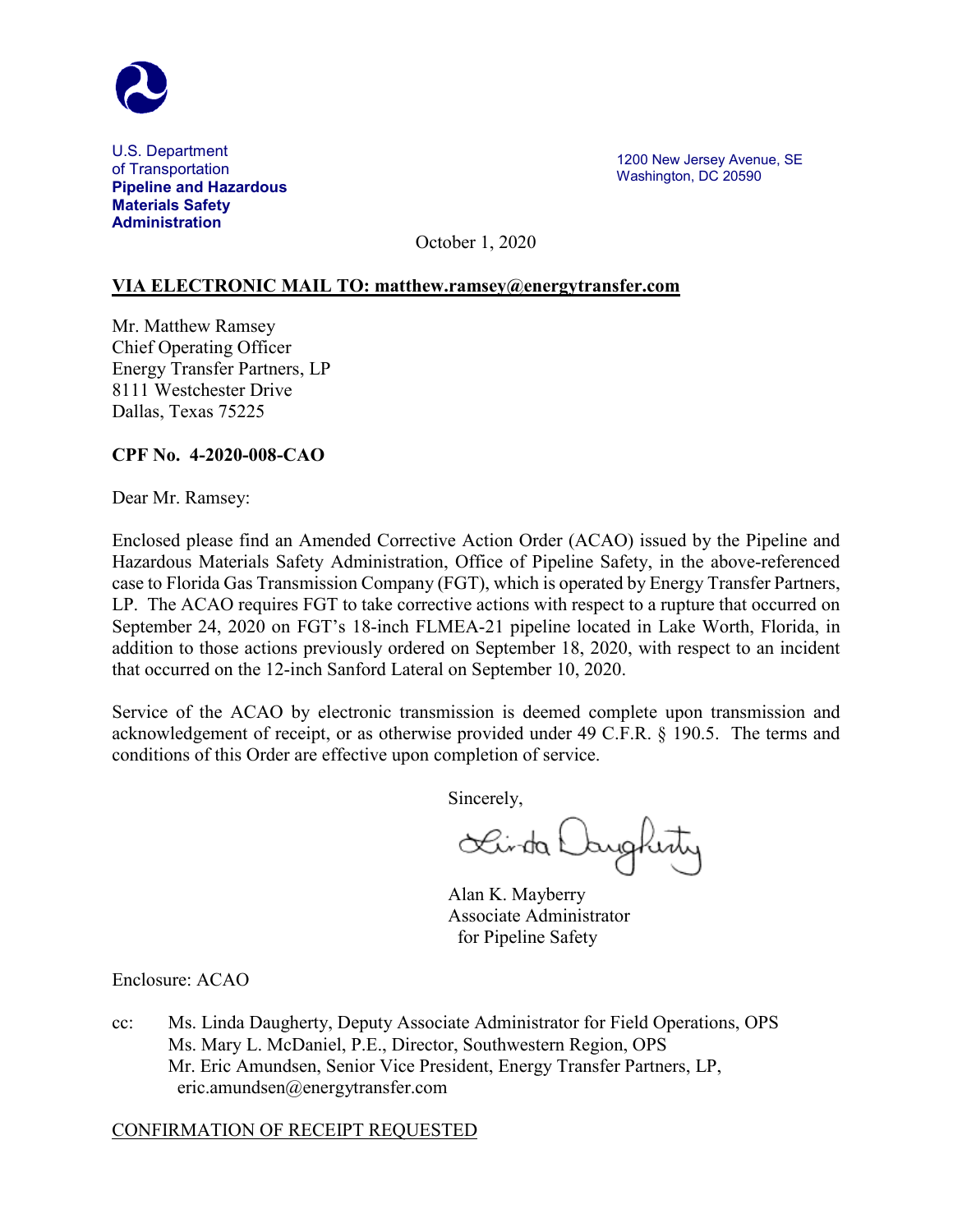## **U.S. DEPARTMENT OF TRANSPORTATION PIPELINE AND HAZARDOUS MATERIALS SAFETY ADMINISTRATION OFFICE OF PIPELINE SAFETY WASHINGTON, D.C. 20590**

)

)

**In the Matter of** )

**Florida Gas Transmission Company,** ) **CPF No. 4-2020-008-CAO**

 $)$ 

 $\hspace{.5em}$   $\hspace{.5em}$   $\hspace{.5em}$   $\hspace{.5em}$   $\hspace{.5em}$   $\hspace{.5em}$   $\hspace{.5em}$   $\hspace{.5em}$   $\hspace{.5em}$   $\hspace{.5em}$   $\hspace{.5em}$   $\hspace{.5em}$   $\hspace{.5em}$   $\hspace{.5em}$   $\hspace{.5em}$   $\hspace{.5em}$   $\hspace{.5em}$   $\hspace{.5em}$   $\hspace{.5em}$   $\hspace{.5em}$ 

 $\overline{\mathcal{L}}$  , and the set of the set of the set of the set of the set of the set of the set of the set of the set of the set of the set of the set of the set of the set of the set of the set of the set of the set of the s

**Respondent.** )

#### **AMENDED CORRECTIVE ACTION ORDER**

#### **Purpose and Background:**

The Pipeline and Hazardous Materials Safety Administration (PHMSA) issues this Amended Corrective Action Order (ACAO or Order) under the authority of 49 U.S.C. § 60112 to require Florida Gas Transmission Company (FGT or Respondent), which is operated by Energy Transfer Partners,  $LP<sub>1</sub><sup>1</sup>$  $LP<sub>1</sub><sup>1</sup>$  $LP<sub>1</sub><sup>1</sup>$  to take the necessary corrective actions to protect the public, property, and the environment from potential hazards associated with a rupture that occurred on September 10, 2020, on its 12-inch Sanford Lateral natural gas pipeline in Sanford, Florida (Incident 1) and a second rupture that occurred on September 24, 2020, on its 18-inch FLMEA-21 line located in Lake Worth, Florida (Incident 2). This ACAO amends the Corrective Action Order that was issued on September 18, 2020.

*Incident 1*: In the early morning of September 10, 2020, FGT's 12-inch Sanford Lateral ruptured and subsequently ignited. Prior to the rupture, at 12:47am EDT, the line was operating at 695 pounds per square inch (psig) between the Sanford station and the DeBary station. At 12:52 am EDT, the pressure reading at Sanford dropped to 409 psig and steadily decreased from that point. FGT's Control Room detected the drop in pressure and had the valves upstream and downstream (upstream Valve 17-22U and downstream Valve 17-22ERB) of the failure site manually closed. At 2:08 am EDT the line was shut in. The size of the burn area around the rupture site was determined to be 515 feet by 100 feet.

Reverse 911 notified 800 area homes and the local sheriff reported 20 homes were evacuated. The fire was extinguished, and evacuated residents were allowed to return home within hours of Incident 1. There were no reports of injuries or fatalities.

<span id="page-1-0"></span> $\frac{1}{1}$ <sup>1</sup> FGT is an approximately 5,300-mile system that transports natural gas from South Texas to South Florida. FGT is owned by Florida Gas Transmission Company, LLC, a 100 percent owned subsidiary of Citrus Corp. Citrus Corp is a 50/50 joint venture between Kinder Morgan, Inc. and Energy Transfer Partners, LP. FGT is operated by Energy Transfer. *See* <https://www.kindermorgan.com/Operations/Natural-Gas/Index> (last accessed September 14, 2020).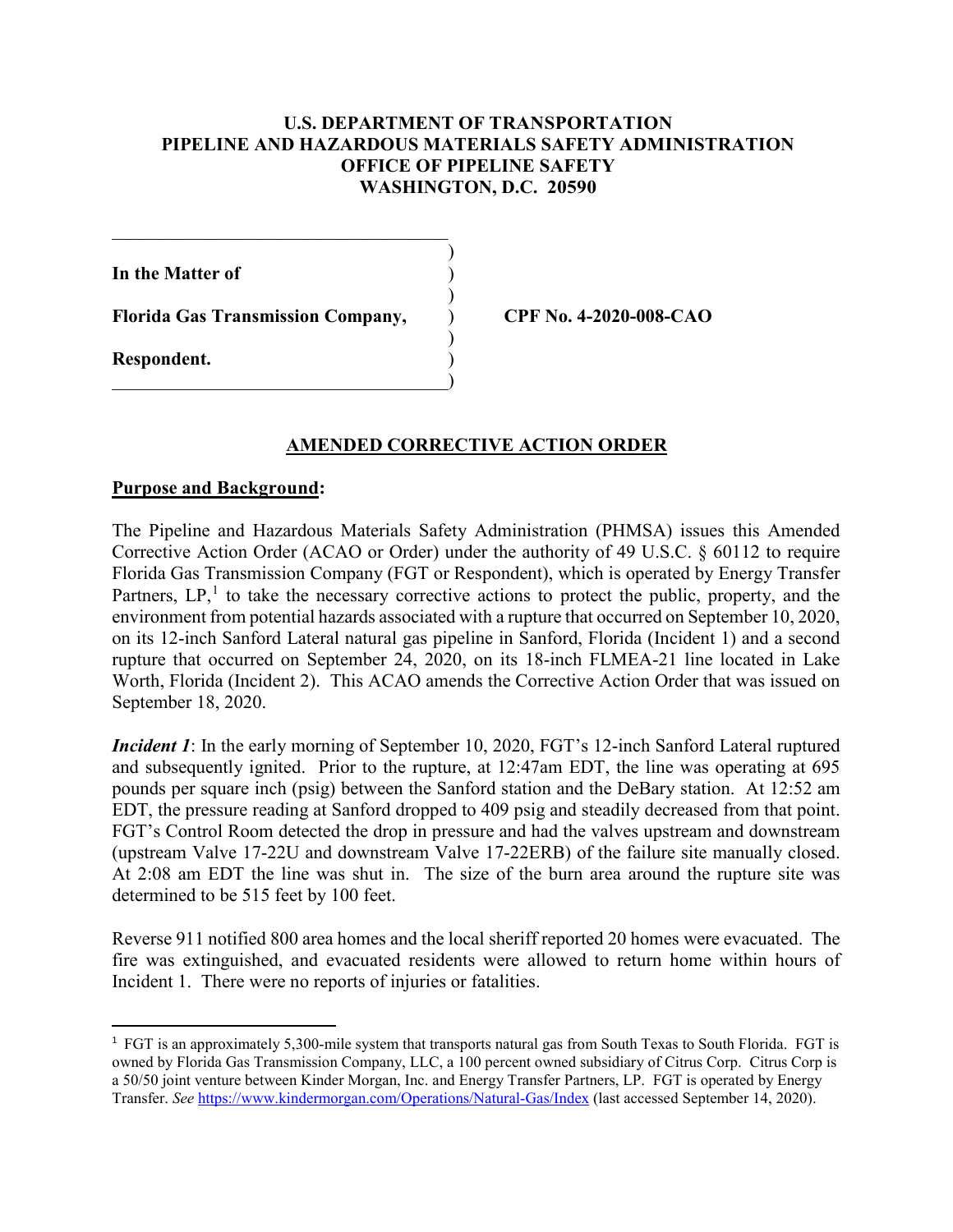*Incident 2***:** At approximately 9:50 am EDT on September 24, 2020, FGT's FLMEA-21 18-inch pipeline ruptured and ejected multiple pieces of pipeline into the air. FGT's gas control was notified by a representative of the Lake Worth Drainage District that their pipeline was blowing natural gas. FGT's representative confirmed the leak on the 18-inch pipeline and the line was isolated between FGT's two compressor stations (FGT CS 21 and CS 21.5). At the incident site, FGT found a 13-foot portion of ejected pipeline that landed approximately 400 feet downstream from the rupture site on the median of Lake Worth Road, and an additional 8.3-foot piece of ejected pipeline was located approximately 200 feet east of the rupture site in a retaining pond behind a Florida Turnpike toll booth. The outside lane of northbound traffic on the Florida Turnpike was closed while FGT assessed the damage and initiated repairs. A mobile phone emergency alert was sent to those within a half-mile of the gas rupture notifying those persons to shelter-in-place or evacuate. An unknown number of people were evacuated from commercial businesses and a nearby elementary school. Evacuees were allowed to return to the area once the gas flow at the rupture site was secured.

Pursuant to 49 U.S.C. § 60117, PHMSA, Office of Pipeline Safety (OPS), initiated investigations of both Incident 1 and Incident 2. The preliminary findings of the agency's ongoing investigations are as follows:

# **Preliminary Findings for Incident 1:**

- FGT initially reported Incident 1 to the National Response Center (NRC) at 2:24 am EDT on September 10, 2020 (NRC Report No. 1286952), indicating that Reverse 911 notified 800 area homes and that the local sheriff reported the evacuation of 20 homes when the 12-inch Sanford Lateral ruptured and ignited a fire. FGT provided an update to NRC after 48 hours that indicated an estimated release of 22 million cubic feet (MMCF) of natural gas and caused the evacuation of 20 homes. FGT also reported that all evacuees had returned to their homes.
- There were no injuries or fatalities associated with Incident 1; however, there is burn damage to the surrounding vegetation measuring 515 feet by 100 feet. Additionally, three overhead powerlines owned by Duke Energy, that shared the right-of-way (ROW), were damaged and knocked down.
- The rupture occurred near Mile Post 15 on the 12-inch Sanford Lateral (12-inch line or Sanford Lateral) that feeds a Duke Energy Power Plant and a Sanford Florida Public Utilities (FPU) meter station.
- The Sanford Lateral was constructed in 1959 with a 12-inch nominal diameter, 0.219inch wall thickness, X-42 grade pipe that was manufactured by Youngstown Sheet and Tube. The pipe has a low-frequency electric resistance welded (LF ERW) seam and is coated with a tape coating. The length of the 12-inch Sanford Lateral was measured at 15.9 miles by a 2019 in-line inspection (ILI) run. The Sanford Lateral is part of a larger FGT unit with a total of 654 miles.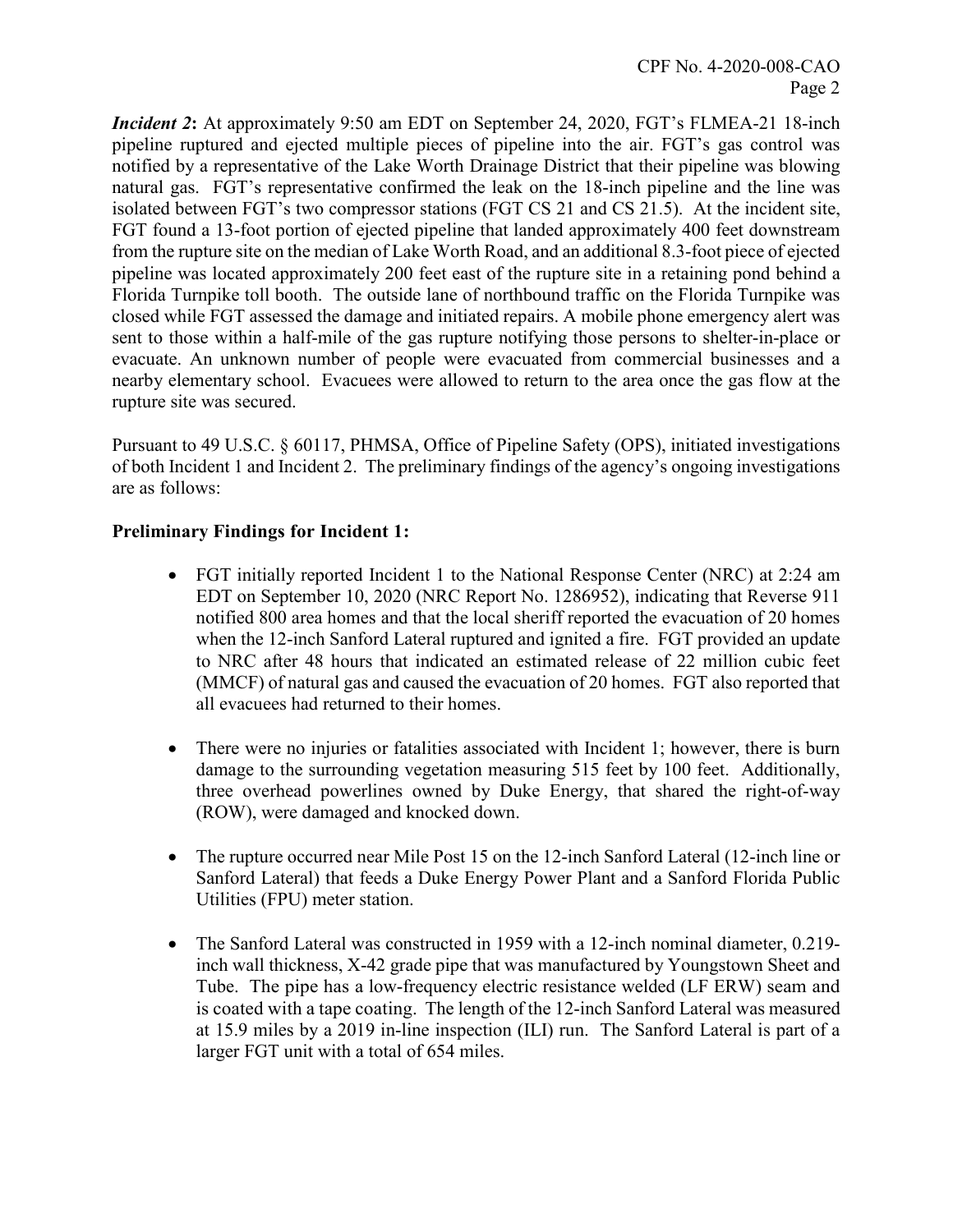- The Sanford Lateral was manually shut in between upstream Valve 17-22U and downstream Valve 17-22ERB. On the evening of September 10, 2020, FGT cut the failed 12-inch pipeline and installed a pre-tested weld cap downstream from the lateral to Sanford FPU meter station. The weld cap location is approximately 0.5 miles upstream of rupture location and downstream of an FPU lateral to two customers (Sanford West and Sanford FPU) line, allowing a return to service of the remainder of the line.
- Service has been restored to all 125 customers that initially lost service.The isolated segment of pipeline, including the site of the rupture, is approximately 1.4 miles in length and remains out of service.
- The Maximum Operating Pressure of the 12-inch Sanford Lateral is 713 psig. The operating pressure at the time of the rupture was 695 psig. The portion of the Sanford Lateral that resumed operations is currently operating at 344 psig, which is fifty percent (50%) of operating pressure at the time of rupture. This pressure restriction was put into place by FGT.
- The operator reported that it performed ILI runs of the Sanford Lateral in 2014 and 2019. ILI correlation data from these runs show corrosion growth rates as high as 17 thousandths of an inch per year. The 2019 ILI run had a large amount of corrosion indications in the vicinity of rupture, many over forty percent (40%).
- Most of the pipeline ROW appears to be located in swamp areas with heavy vegetation along its borders, making the 12-inch line more susceptible to active external corrosion than other locations. The line also reportedly has river weights in the vicinity of the rupture, and throughout the entire area where high corrosion rates are present.
- Aerial mapping and alignment sheets show a mix of sparsely populated swamp and residential and commercial properties in close proximity to ROW.
- There have been no previous reportable incidents on the Sanford Lateral. FGT reports that a 2012 rupture occurred in Melbourne, Florida and a 2014 rupture occurred in Port St. John, Florida. Both were on different pipelines in the unit that includes the Sanford Lateral. The 2012 rupture involved 20-inch 1959 vintage Youngstown Tube and Steel LF ERW pipe and was classified as original manufacturing related (not weld). The 2014 rupture involved an 8-inch 1962 vintage LF ERW pipe manufactured by Lonestar, and was also classified original manufacturing related (not weld).
- Pre-1970 LF ERW pipe has been the focus of many studies and reviews. A final report *TTO Number 5, Integrity Management Program Delivery Order DTRS56-02-D-70036, Integrity Management Program regarding Low Frequency ERW and Lap Welded Longitudinal Seam Evaluation* (Revision 3) was prepared by Michael Baker in association with Kiefner and Associates, Inc., CorrMet Engineering Services, PC in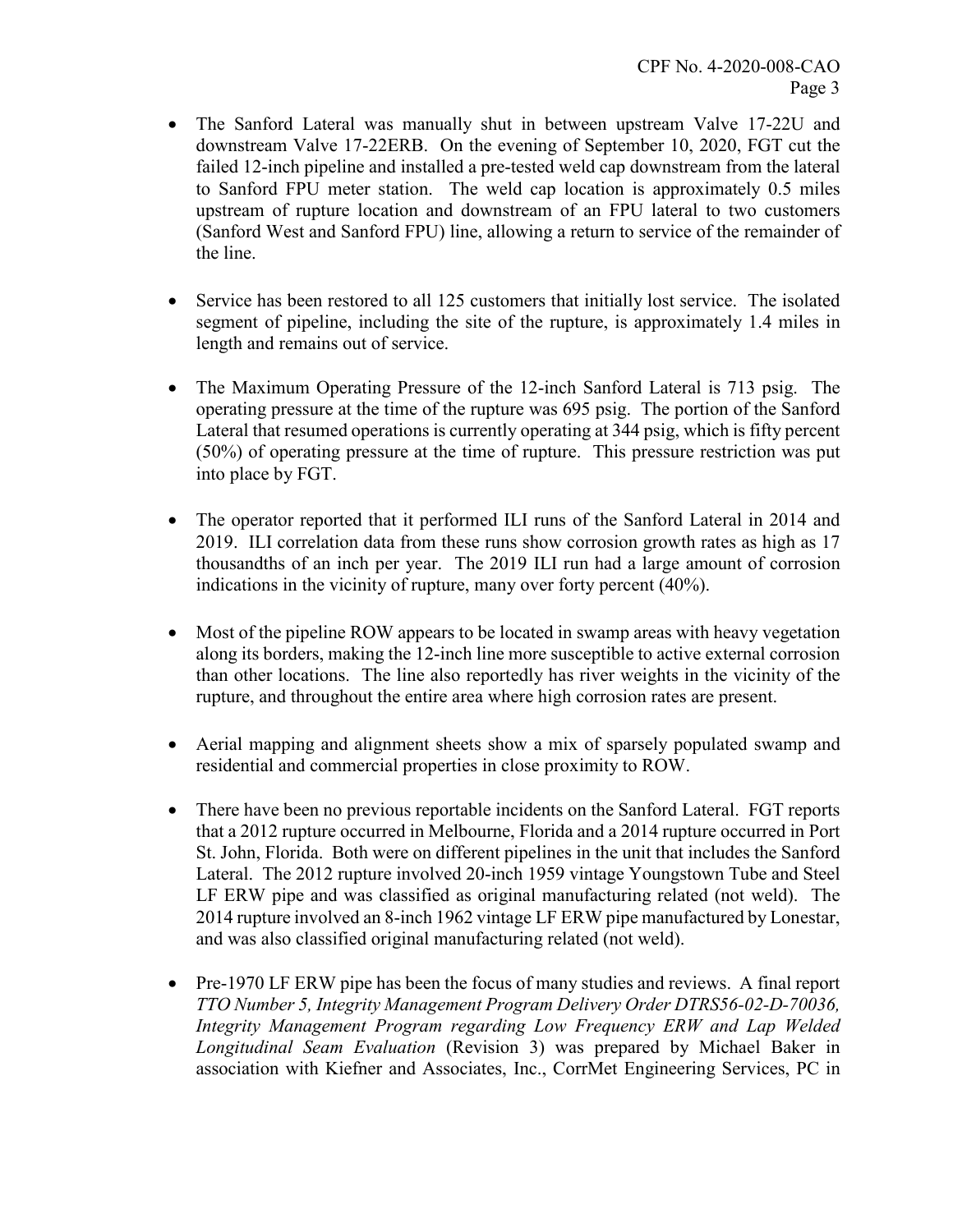April [2](#page-4-0)004.<sup>2</sup> The report was written to support the importance of operators correctly selecting integrity assessment methods capable of assessing seam integrity and of detecting corrosion and deformation anomalies.

• PHMSA has issued Advisory Bulletins on the safety risks of Low-Frequency Welded ERW and Flash-welded Pipe manufactured prior to 1970. It also issued Alert Notice, ALN-88-01, in January 1988, advising owners and operators of natural gas and hazardous liquids pipelines to consider the threat from ERW pipe manufactured prior to 1970. The operators were advised to determine whether their pipelines were susceptible to ERW seam failures and address the potential impact on pipeline integrity.

# **Preliminary Findings for Incident 2**:

l

- FGT initially reported Incident 2 to the NRC at 10:53 am EDT on September 24, 2020 (NRC Report No. 1288141), indicating that a rupture, with no fire, occurred on FGT's 18-inch FLMEA-21 pipeline. FGT provided an update to NRC (NRC Report No. 1288281) after 48 hours that indicated an estimated release of 12 MMCF of natural gas. There were no injuries or fatalities associated with Incident 2.
- The rupture occurred approximately 350 feet north of the intersection of the Florida Turnpike and Lake Worth Road in Lake Worth, Florida. The rupture location is about six miles south of FGT's upstream compressor station, and 24 miles north of FGT's downstream compressor station.
- The FLMEA-21 pipeline was constructed in 1959 with an 18-inch nominal diameter, 0.25-inch wall thickness, X-52 grade pipe that was manufactured by Youngstown Sheet and Tube. The pipe has an LF ERW seam and is coated with cold applied tape. The length of the FLMEA-21 pipeline is 67.04 miles.
- The FLMEA-21 pipeline supplies gas to three power plants and four regulator stations that supply natural gas to local distribution systems. The 18-inch FLMEA-21 pipeline shares the ROW with FGT's 24-inch, FLMEB-21 pipeline, which runs parallel to the FLMEA-21 pipeline and is located approximately 20 feet away. The FLMEB-21 pipeline experienced no apparent collateral damage due to Incident 2.
- The FLMEA-21 pipeline is currently shut in between FGT's Main Line Valve (MLV) 20-3 and MLV 20-4, approximately 15 miles. At MLV 20-3 there is a crossover to the FLMEB-21 24-inch and another crossover at MLV 20-4 to revert back to the FLMEA-21 18-inch. The segment continues to remain out of service.
- The Maximum Operating Pressure of the FLMEA-21 is 866 psig. The operating pressure at the time of the rupture was 846 psig.

<span id="page-4-0"></span><sup>2</sup> *See* [https://www.phmsa.dot.gov/sites/phmsa.dot.gov/files/docs/technical-resources/pipeline/hazardous-liquid](https://www.phmsa.dot.gov/sites/phmsa.dot.gov/files/docs/technical-resources/pipeline/hazardous-liquid-integrity-management/64376/tto5lowfrequencyerwfinalreportrev3april2004.pdf)[integrity-management/64376/tto5lowfrequencyerwfinalreportrev3april2004.pdf](https://www.phmsa.dot.gov/sites/phmsa.dot.gov/files/docs/technical-resources/pipeline/hazardous-liquid-integrity-management/64376/tto5lowfrequencyerwfinalreportrev3april2004.pdf) (last accessed September 14, 2020).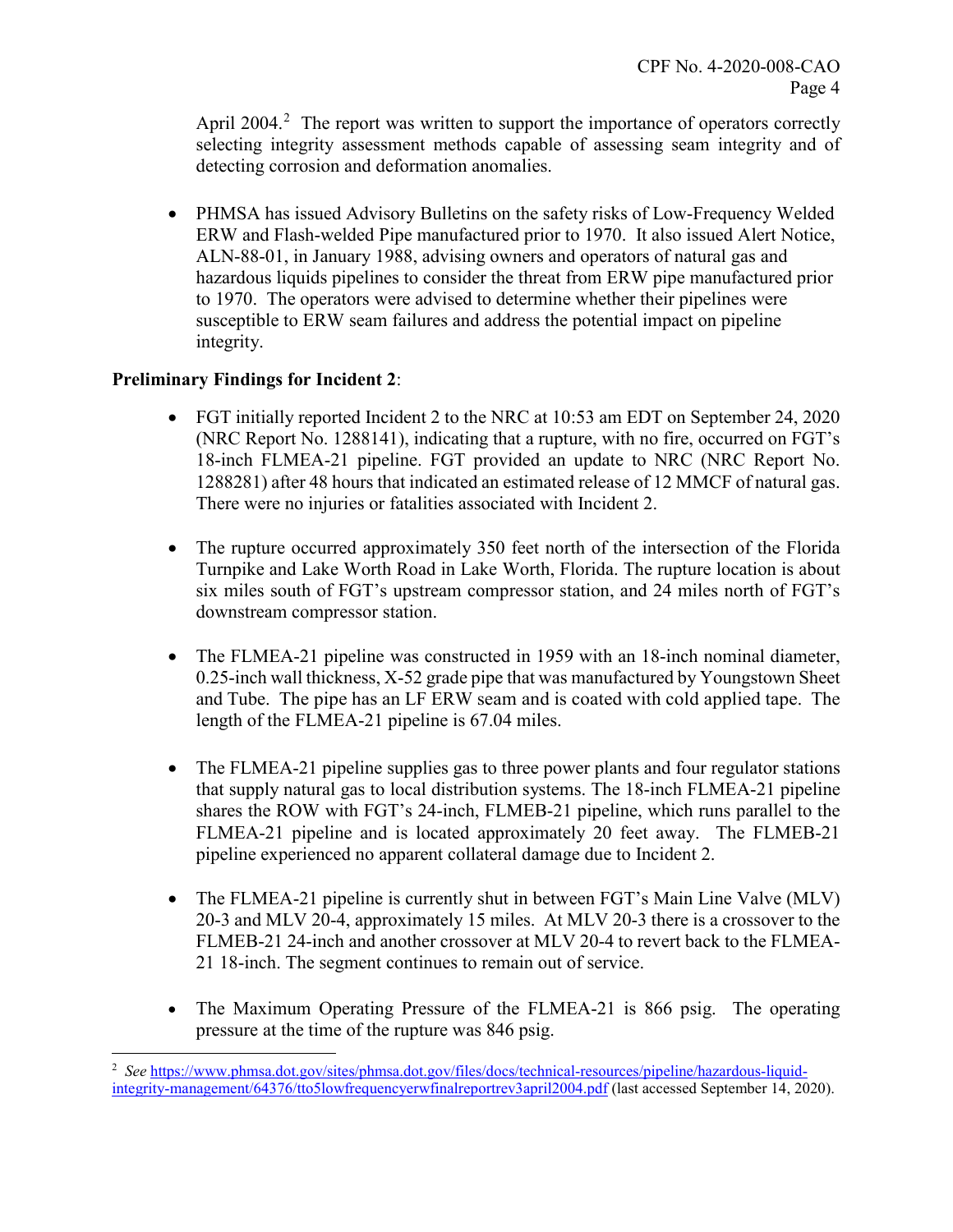- In 2018, FGT performed an ILI of the FLMEA-21 pipeline with no actionable indications of anomalies reported within the area near the Florida Turnpike exit ramp and Lake Worth Blvd.
- Much of FGT's FLMEA-21 pipeline shares the ROW with FGT's FLMEB-21 pipeline and the Florida Turnpike.
- Aerial mapping shows heavily populated and travelled area in the vicinity of the pipeline. The pipeline is parallel and in close proximity (4 to 5 feet) from a retaining wall for the Florida Turnpike. The retaining wall was severely damaged as a result of this incident.
- There have been two reportable incidents on the FLMEA-21 pipeline since 2009 that were attributed to Stress Corrosion Cracking (SCC). The first was in May 2009 in Palm City, Florida, which resulted in a rupture of the pipeline. The second was a leak on the pipeline that occurred in December 2012 in Lake Worth, Florida. The 2012 leak was approximately 400-feet south of the rupture site for Incident 2.
- PHMSA issued Corrective Action Orders (CPF Nos. 2-2009-1002H and 2-2012- 1005H) for each of the previous two failures on the FLMEA-21 pipeline.
- As discussed in the Preliminary Findings for Incident 1, pre-1970 LF ERW pipe has been the focus of many studies and reviews, including those reports cited above. PHMSA has also issued noticed, including Advisory Bulletins and Alert Notices, on the safety risks of LF ERW and Flash-welded Pipe manufactured prior to 1970, as well as advising operators to determine whether their pipelines were susceptible to ERW seam failures and address the potential impact on pipeline integrity.

# **Determination of Necessity for Corrective Action Order and Right to Hearing:**

Section 60112 of title 49, United States Code, authorizes PHMSA to determine that a pipeline facility is or would be hazardous to life, property, or the environment and, if there is a likelihood of serious harm, to expeditiously order the operator of the facility to take necessary corrective action, including suspended or restricted use of the facility, physical inspection, testing, repair, replacement, or other appropriate action. An order issued expeditiously must provide an opportunity for a hearing as soon as practicable after the order is issued.

In deciding whether to issue an order, PHMSA must consider the following, if relevant: (1) the characteristics of the pipe and other equipment used in the pipeline facility, including the age, manufacture, physical properties, and method of manufacturing, constructing, or assembling the equipment; (2) the nature of the material the pipeline facility transports, the corrosive and deteriorative qualities of the material, the sequence in which the material are transported, and the pressure required for transporting the material; (3) the aspects of the area in which the pipeline facility is located, including climatic and geologic conditions and soil characteristics;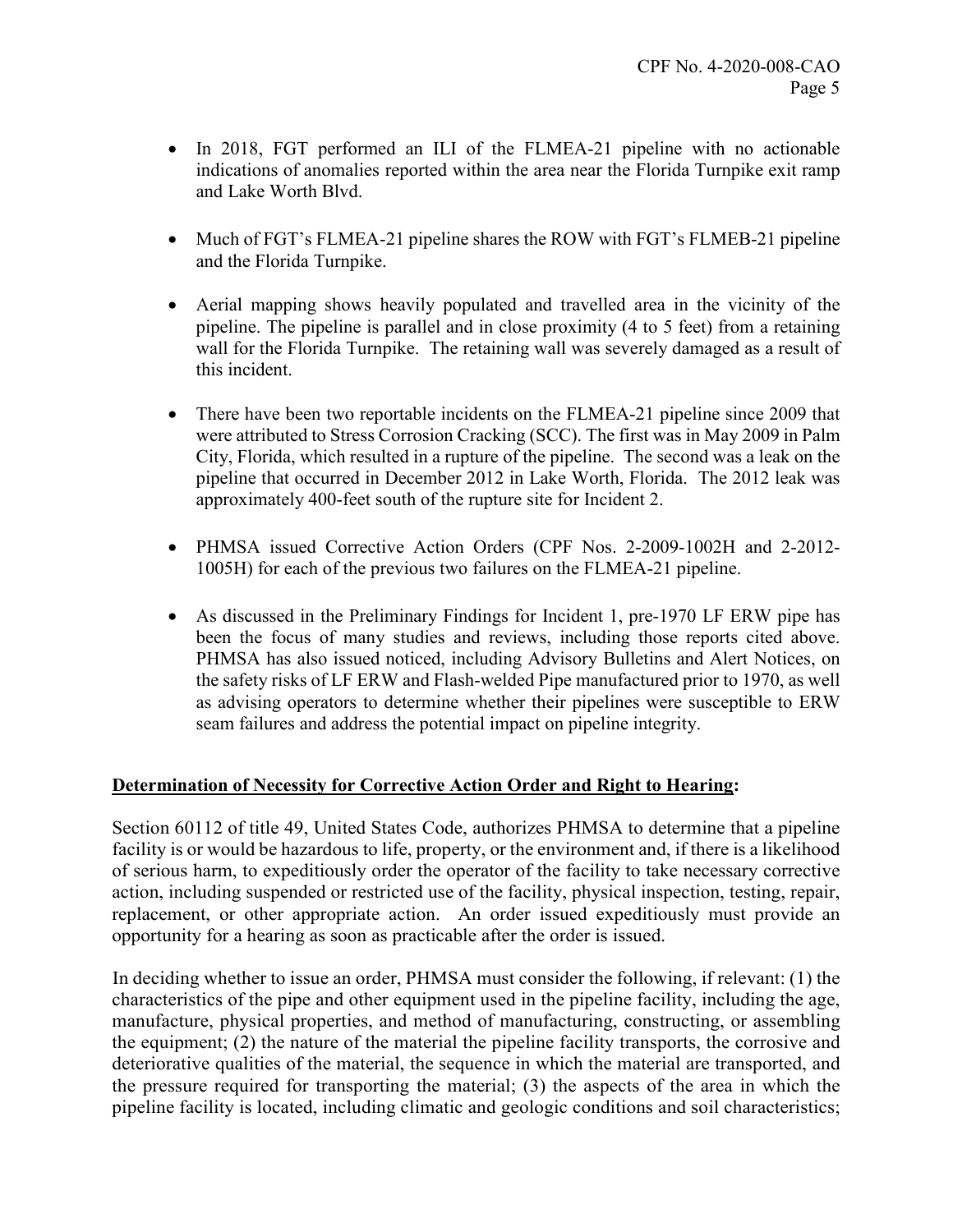(4) the proximity of the area in which the hazardous liquid pipeline facility is located to environmentally sensitive areas; (5) the population density and population and growth patterns of the area in which the pipeline facility is located; (6) any recommendation of the National Transportation Safety Board made under another law; and (7) other factors PHMSA may considers appropriate.

After evaluating the foregoing preliminary findings of fact, I find that the continued operation of the Affected Pipelines, as defined below, without corrective measures is or would be hazardous to life, property and the environment. Given that both Incident 1 and Incident 2 involved pre-1970 LF ERW pipe, and that there is an increased likelihood that there are other locations along the pipelines subject to the same operational cycles and fatigue, there is a heightened risk for imminent failures along the pipe. Furthermore, given that the area of the rupture for Incident 1 appears to be at a low point in the line which is located in a swamp, there is an increased possibility of the presence of moisture that may increase the likelihood of increased external corrosion. In fact, recent ILI data of the Sanford Lateral showed indications of increased corrosion in the vicinity of the rupture. As for Incident 2, the location of the pipeline and the rupture site is in close proximity to populated areas, including the Florida Turnpike. Therefore, after considering the age of the pipelines, the manufacturing methods, the hazardous nature of the products being transported, the pressure required for transporting the materials, and the attributes of the ROWs for each pipeline, as well as the uncertainties as to the causes of the incidents and the ongoing investigation, I find that a failure to issue this Order expeditiously to require immediate corrective action would result in likely serious harm to life, property, and the environment.

Accordingly, this ACAO mandating immediate corrective action is issued without prior notice and opportunity for a hearing. The terms and conditions of this Order are effective upon receipt.

Within 10 days of receipt of this Order, Respondent may request a hearing, to be held as soon as practicable, by notifying the Associate Administrator for Pipeline Safety in writing, with a copy to the Director, Southwest Region, PHMSA (Director). If a hearing is requested, it will be held in accordance with 49 C.F.R. § 190.211.

After receiving and analyzing additional data in the course of this investigation, PHMSA may identify other corrective measures that need to be taken. Respondent will be notified of any additional measures required and, if appropriate, PHMSA will consider amending this Order. To the extent consistent with safety, Respondent will be afforded notice and an opportunity for a hearing prior to the imposition of any additional corrective measures.

# **Required Corrective Actions:**

Definitions for Incident 1: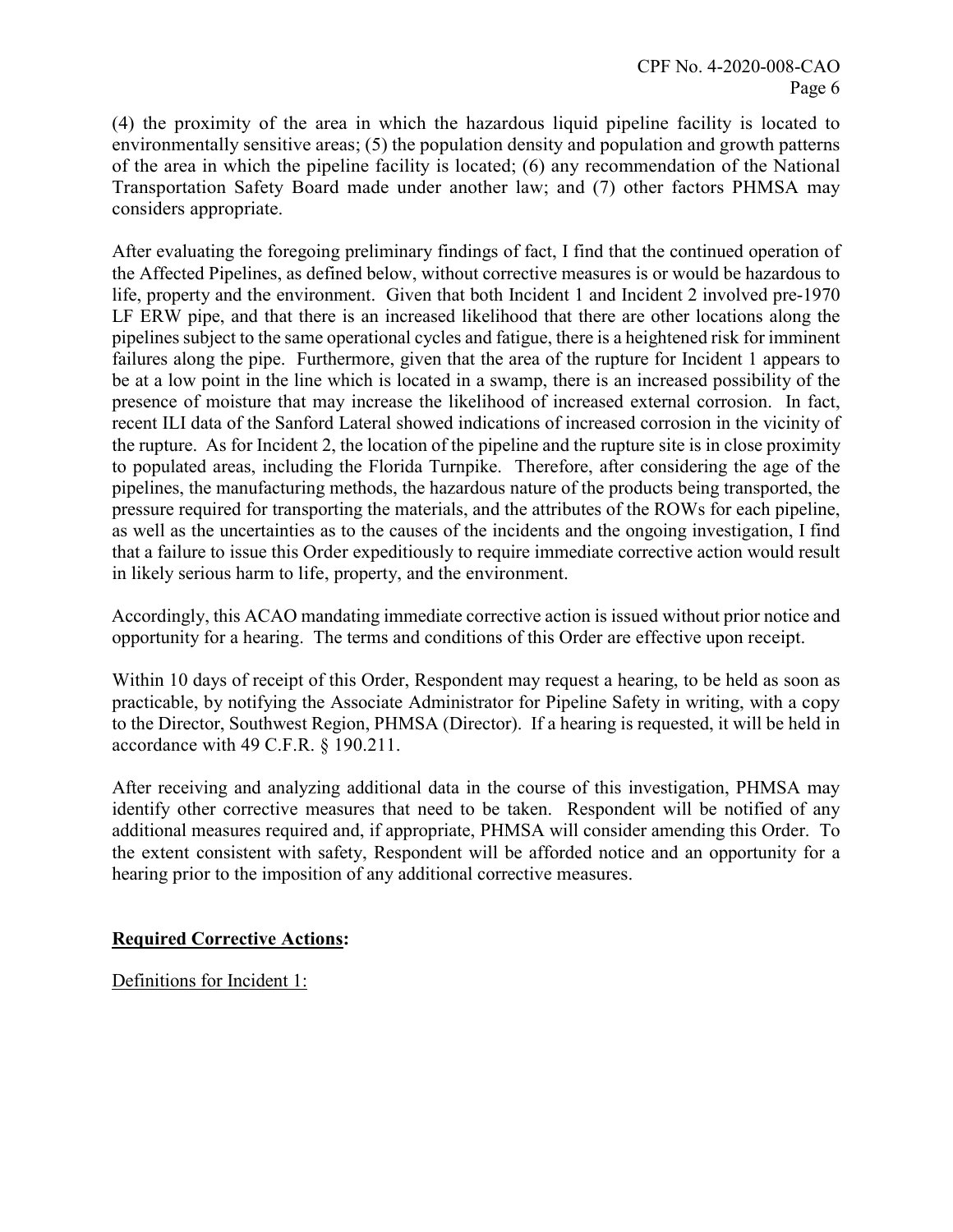*Incident 1 Affected Pipeline[3](#page-7-0)* – Means the entire 15.9 miles of the 12-inch Sanford Lateral operated by Florida Gas Transmission that transports natural gas from FGT's 26-inch mainline to the Sanford West and Sanford FPU meter station.

*Incident 1 Isolated Segment –* Means the portion of the Incident 1 Affected Pipeline between the weld cap location (approximately MP 14.8) and Valve 17-22ERB that remains out of service.

Definitions for Incident 2:

*Incident 2 Affected Pipeline* – Means the entire 67.04 miles of the 18-inch FLMEA-21 pipeline and the 60.2 miles of the 24-inch FLMEB-21 pipeline.

*Incident 2 Isolated Segment–* Means the approximate 15 miles of the 18-inch FLMEA-21 pipeline (i.e. Incident 2 Affected Pipeline) between FGT's MLV 20-3 and FGT's MLV 20- 4.

Pursuant to 49 U.S.C. 60112, I hereby order FGT to immediately take the following corrective actions:

- 1. *Shutdown of the Isolated Segments.* The Incident 1 Isolated Segment and Incident 2 Isolated Segment (collectively Isolated Segments) are currently out of service and must remain shut down until its restart in accordance with this Order.
- 2. *Operating Pressure Restriction of the Affected Pipelines*. FGT must maintain a fifty percent (50%) pressure reduction in the actual operating pressure along the entire length of the Incident 1 Affected Pipeline such that the operating pressure along the pipeline will not exceed fifty percent (50%) of the actual operating pressure in effect immediately prior to the failure on September 10, 2020. FGT must initiate and maintain a twenty percent (20%) pressure reduction in the actual operating pressure along the entire length of the Incident 2 Affected Pipeline such that the operating pressure along the pipeline will not exceed twenty percent (20%) of the actual operating pressure in effect immediately prior to the failure on September 24, 2020.
	- a. This pressure restriction is to remain in effect until written approval to increase the pressure or return the pipelines to their pre-failure operating pressure is obtained from the Director.
	- b. FGT must provide the Director by October 2, 2020 for Incident 1 and 14 calendar days of receipt of this ACAO for Incident 2, the actual operating pressures of each compressor station and each main line pressure regulating station on the Incident 1 Affected Pipeline and Incident 2 Affected Pipeline (collectively Affected Pipelines)

<span id="page-7-0"></span>l <sup>3</sup> The Corrective Action Order issued on September 18, 2020, referred to this pipeline as the "Affected Segment." To avoid confusion with the "Isolated Segment," the pipeline is hereafter referred to as the "Incident 1 Affected Pipeline."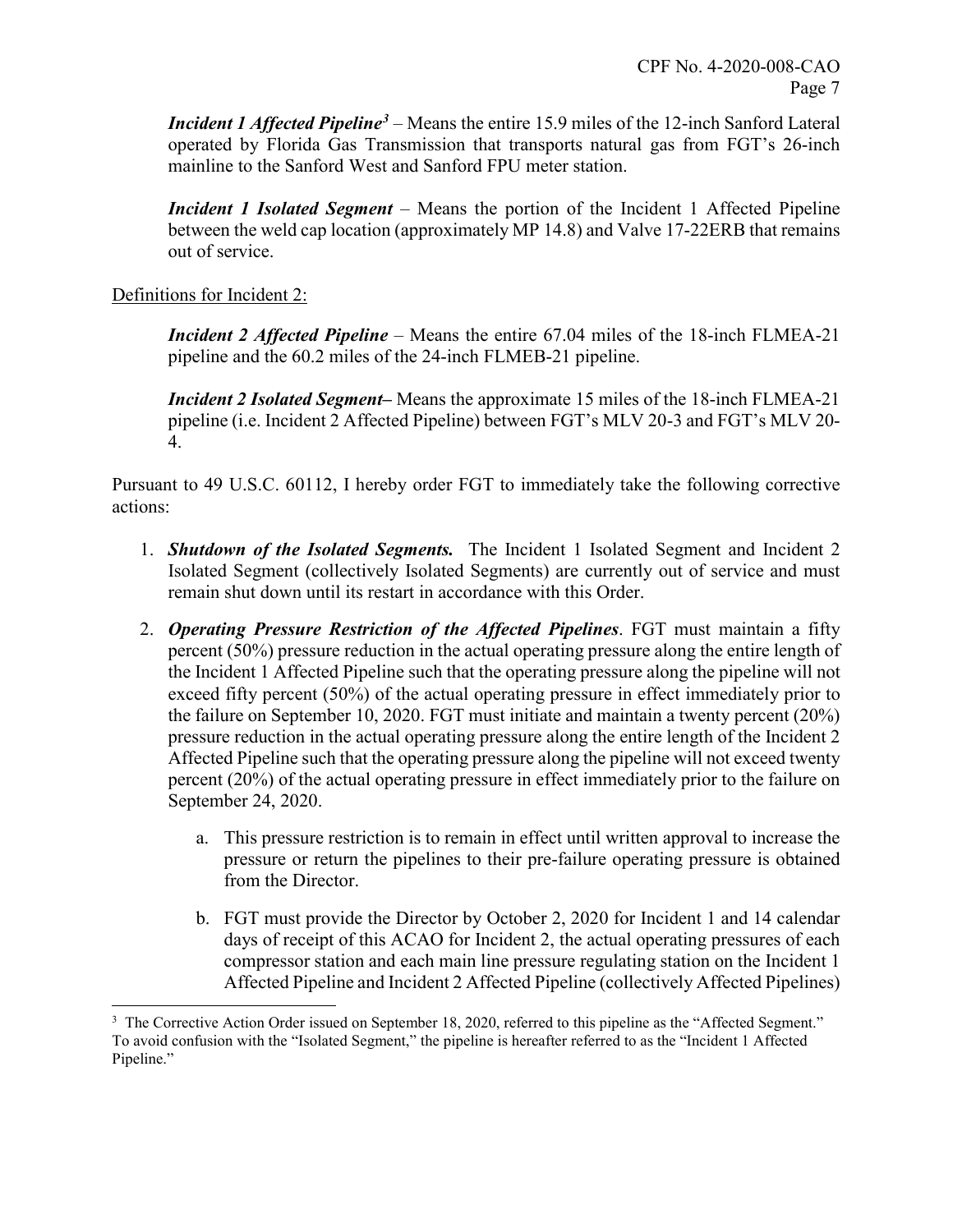at the time of failure and the reduced pressure restriction set-points at these same locations.

- c. This pressure restriction requires any relevant remote or local alarm limits, software programming set-points or control points, and mechanical over-pressure devices to be adjusted accordingly.
- d. When determining the pressure restriction set-points, FGT must take into account any ILI features or anomalies present in the Affected Pipelines to provide for continued safe operation while further corrective actions are completed.
- e. FGT must review the pressure restriction monthly by analyzing the operating pressure data. FGT must take into account any ILI features or anomalies present in the Affected Pipelines and immediately reduce the operating pressure to maintain the safe operations of the Affected Pipelines, if warranted by the monthly review.
- 3. *Repair/Restart Plan.* Prior to resuming operation of the Isolated Segments, FGT must develop and submit a written Repair/Restart Plan for each of the Isolated Segments to the Director for approval.
	- a. The Director may approve the Repair/Restart Plan incrementally without approving the entire plan, but the Isolated Segments cannot resume operation until the Repair/Restart Plan is approved in its entirety.
	- b. Once approved by the Director, the Repair/Restart Plan will be incorporated by reference into this Order.
	- c. The Repair/Restart Plan must provide plans and procedures for the repair of the isolated segment of the pipelines.
	- d. The Repair/Restart Plan must provide for adequate patrolling of the Isolated Segment during the restart process and must include incremental pressure increases during start up, with each increment to be held for at least two hours.
	- e. The Repair/Restart Plan must include sufficient surveillance of the pipeline during each pressure increment to ensure that no leaks are present when operation of the line resumes.
	- f. The Repair/Restart Plan must specify a day-light restart and include advance communications with local emergency response officials.
	- g. The Repair/Restart Plan must provide for a review of the Isolated Segments for conditions similar to those of the failure, including a review of construction, operating and maintenance and integrity management records such as ILI results, hydrostatic pressure tests, root cause failure analysis of prior failures, aerial and ground patrols, corrosion, cathodic protection, excavations and pipe replacements. FGT must address any findings that require remedial measures to be implemented prior to restart.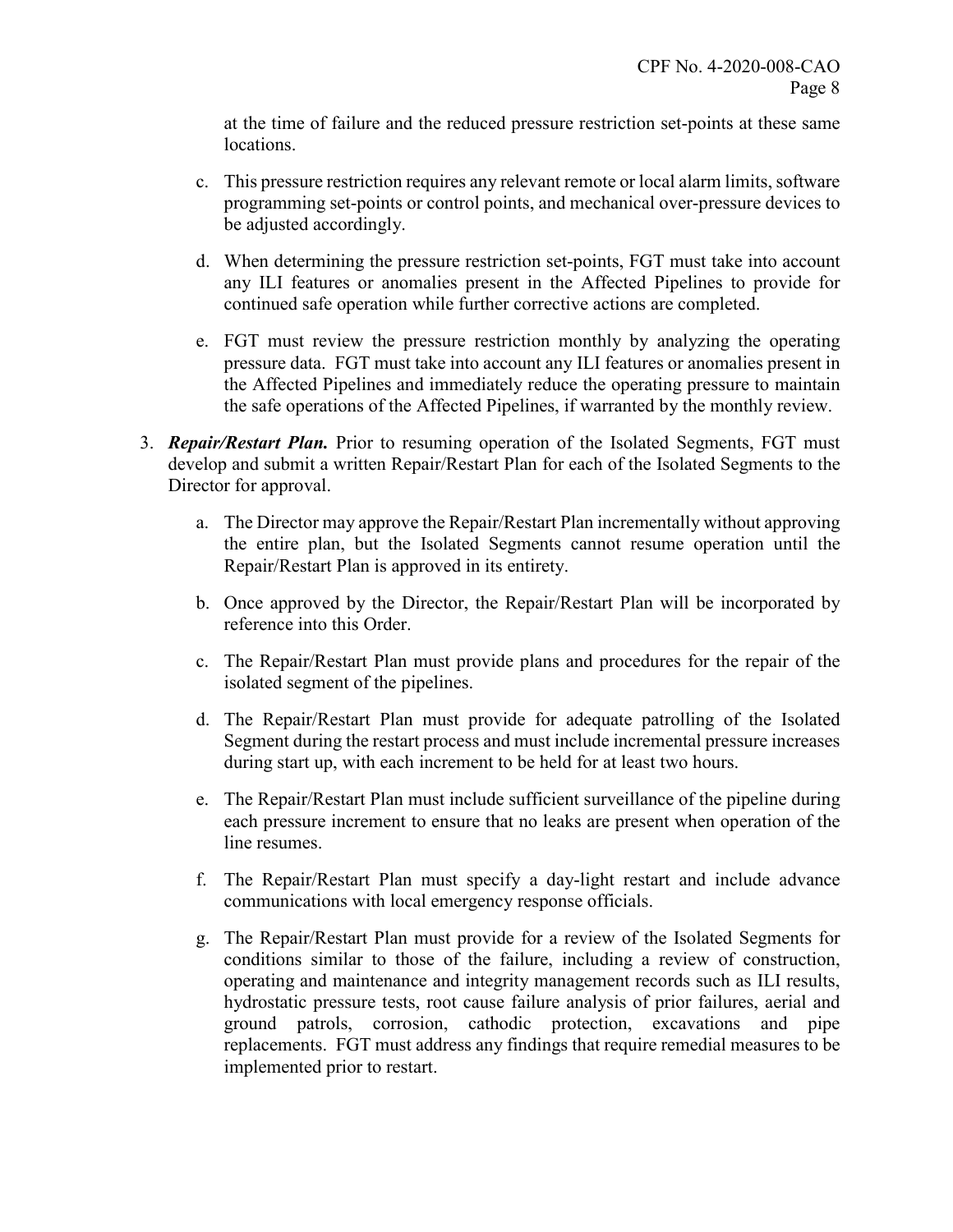- h. The Repair/Restart Plan must also include documentation of the completion of all mandated actions, and a management of change plan to ensure that all procedural modifications are incorporated into FGT's operations and maintenance procedures manual.
- i. The Repair/Restart Plan must provide for hydrostatic pressure testing of the Isolated Segments.
- 4. *Return to Service*. After the Director approves the Repair/Restart Plan, FGT may return the Isolated Segments to service, but the operating pressures must not exceed the pressure restriction in accordance with Item 2 above.
- 5. *Removal of Pressure Restriction.* The Director may allow the removal or modification of the pressure restriction in Item 2 above upon a written request from FGT demonstrating that restoring the pipeline to its pre-failure operating pressure is justified based on a reliable engineering analysis showing that the pressure increase is safe considering all known defects, anomalies, and operating parameters of the pipeline.
	- a. The Director may allow the temporary removal or modification of the pressure restrictions upon a written request from FGT demonstrating that temporary mitigative and preventive measures are implemented prior to and during the temporary removal or modification of the pressure restriction. The Director's determination will be based on the known or suspected failure cause and provision of evidence that preventative and mitigative actions taken by the operator provide for the safe operation of the Affected Pipelines during the temporary removal or modification of the pressure restriction. Appeals to determinations of the Director in this regard will be decided by the Associate Administrator for Pipeline Safety.
- 6. *Instrumented Leakage Survey*. By October 18, 2020 for Incident 1, and within 30 calendar days of receipt of this Order for Incident 2, FGT must perform an aerial or ground instrumented leakage survey of the Affected Pipelines. FGT must investigate all leak indications and remedy all leaks discovered. FGT must submit documentation of this survey to the Director by November 2, 2020 for Incident 1, and within 45 calendar days of receipt of this Order for Incident 2.
- 7. *Records Verification*. As recommended in PHMSA Advisory Bulletin 2012-06, FGT must verify the records for the Affected Pipelines to confirm the maximum allowable operating pressure. FGT must submit documentation of this record verification to the Director by November 2, 2020 for Incident 1, and within 45 calendar days of receipt of this Order for Incident 2.
- 8. *Review of Prior Inline Inspection Results*. By October 18, 2020 for Incident 1, and within 30 calendar days of receipt of this Order for Incident 2, FGT with the assistance of an outside third party, approved by PHMSA, conduct a review of any previous ILI results of the Affected Pipelines to re-evaluate all ILI results from the past five calendar years, include a review of the ILI vendors' raw data and analysis, and determine whether any features were present in the failed pipe joint and any other pipe removed. Also, determine if any features with similar characteristics are present elsewhere on the Affected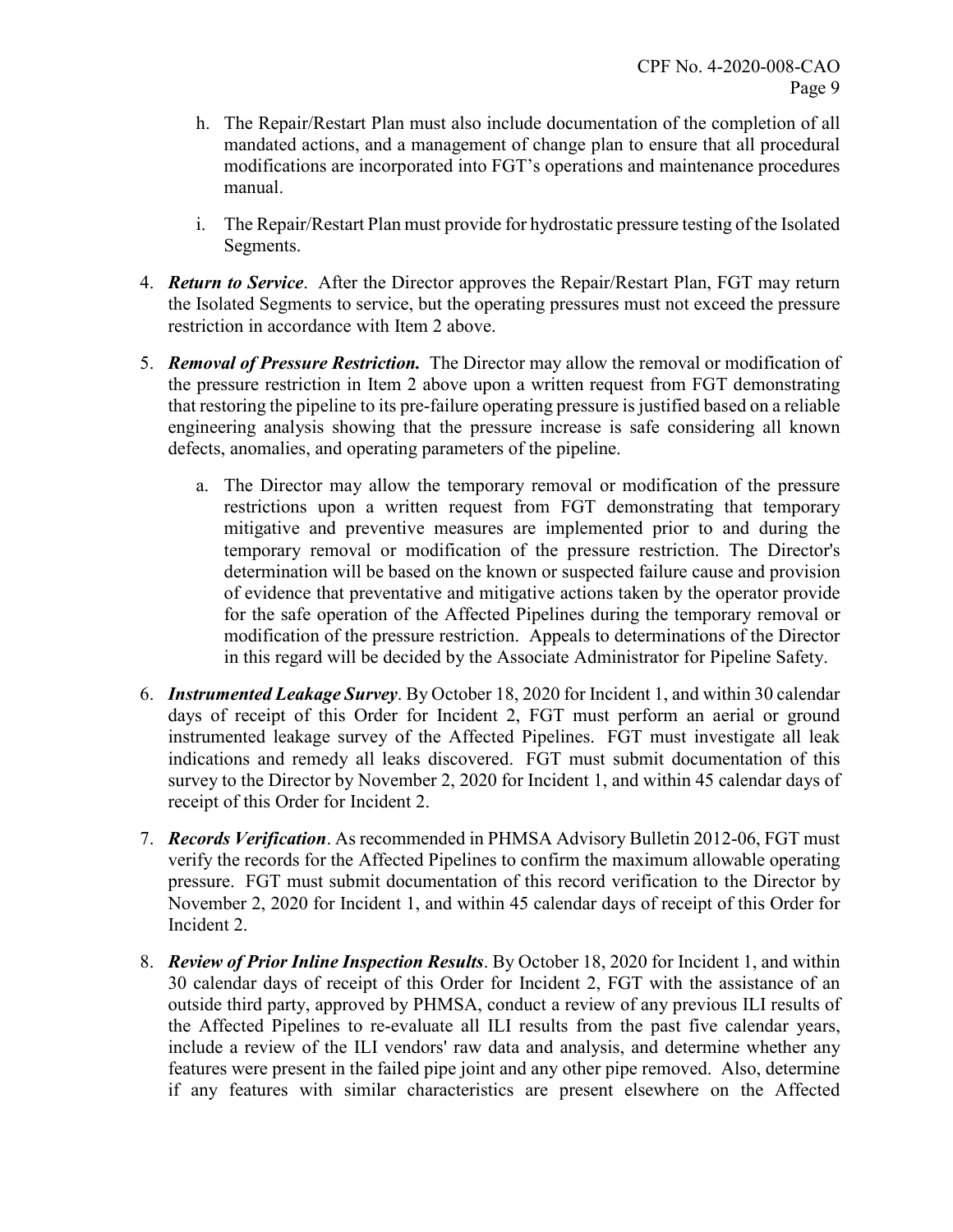Pipelines. FGT must submit documentation of this ILI review to the Director by November 2, 2020 for Incident 1, and within 45 calendar days of receipt of this Order for Incident 2.

- a. List all ILI tool runs, tool types, and the calendar years of the tool runs. Provide ILI results data, as requested, to PHMSA.
- b. List, describe (type, size, wall loss, etc.), and identify the specific location of all ILI features present in the failed joint and/or other pipe removed.
- c. List, describe (type, size, wall loss, etc.), and identify the specific location of all ILI features with similar characteristics present elsewhere on the Affected Pipelines.
- d. Explain the process used to review the ILI results and the results of the reevaluation.
- 9. *Mechanical and Metallurgical Testing*. By November 2, 2020 for Incident 1, and within 45 calendar days of receipt of this Order for Incident 2, FGT must submit for approval a plan for mechanical and metallurgical testing and failure analysis of the failed pipe, including an analysis of soil samples and any foreign materials, by an approved independent third-party laboratory. Complete the testing and analysis as follows:
	- a. Document the chain-of-custody when handling and transporting the failed pipe sections and other evidence from the failure sites.
	- b. Within 10 calendar days of receipt of this Order for Incident 2, FGT must develop and submit the testing protocol and the proposed testing laboratory to the Director for prior approval.
	- c. Prior to beginning the mechanical and metallurgical testing, provide the Director with the scheduled date, time, and location of the testing to allow for an OPS representative to witness the testing.
	- d. Ensure the testing laboratory distributes all reports whether draft or final in their entirety to the Director at the same time they are made available to FGT.
- 10. *Root Cause Failure Analysis*. By December 17, 2020 for Incident 1, and within 90 calendar days of receipt of this Order for Incident 2, FGT must complete a root cause failure analysis (RCFA) and submit a final report of this RCFA to the Director. The RCFAs must be supplemented or facilitated by an independent third-party acceptable to the Director and must document the decision-making process and all factors contributing to the failure. The final reports must include findings and any lessons learned and whether the findings and any lessons learned are applicable to other locations within FGT's pipeline system.

# 11. *Remedial Work Plan.*

a. By December 17, 2020 for Incident 1, and within 90 calendar days of receipt of this Order for Incident 2, FGT must submit Remedial Work Plan(s) (RWP) to the Director for approval. The Director may approve the RWPs incrementally without approving the entire RWP. FGT may also submit one RWP for both Incidents by December 17, 2020.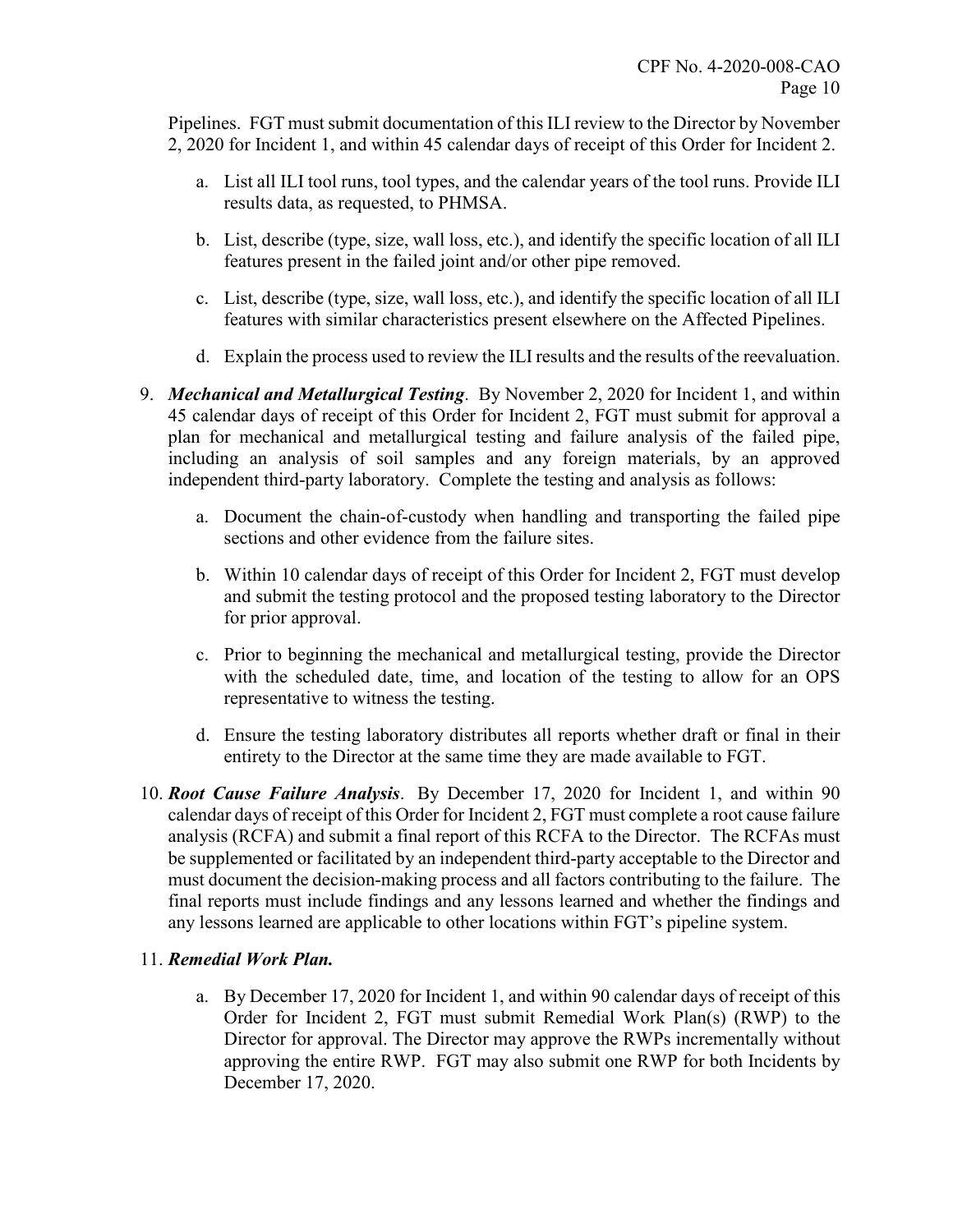- b. Once approved by the Director, the  $RWP(s)$  will be incorporated by reference into this Order, and FGT must implement the RWP(s) as it is approved by the Director, including any revisions to the plan.
- c. The RWP(s) must specify the tests, inspections, assessments, evaluations, and remedial measures FGT will use to verify the integrity of the Affected Pipelines. It must address all known or suspected factors and causes of the September 10, 2020 and September 24, 2020 failures. FGT should consider both the risk of another failure and the consequence of another failure to develop a prioritized schedule for RWP related work along the Affected Pipelines.
- d. The RWP must include a procedure or process to:
	- i. Identify pipe in the Affected Pipelines and other pipelines in the FGT operating areas with characteristics similar to the contributing factors identified for the September 10, 2020 and September 24, 2020 failures.
	- ii. Gather all data necessary to review the failure history (in service and pressure test failures) of the Affected Pipelines and to prepare a written report containing all the available information such as the locations, dates, and causes of leaks and failures.
	- iii. Integrate the results of the metallurgical testing, root cause failure analysis, and other corrective actions required by this Order with all relevant preexisting operational and assessment data for the Affected Pipelines. Preexisting operational data includes, but is not limited to, manufacturing and construction, operations, maintenance, testing, repairs, prior metallurgical analyses, and any third-party consultation information. Pre-existing assessment data includes, but is not limited to, ILI tool runs, hydrostatic pressure testing, direct assessments, close interval surveys, and direct or alternating current voltage gradient surveys.
	- iv. Determine if conditions similar to those contributing to the failures on September 10, 2020 and September 24, 2020 are likely to exist elsewhere on FGT's operational pipelines.
	- v. Conduct additional field tests, inspections, assessments, and/or evaluations necessary to determine whether, and to what extent, the conditions associated with the failures on September 10, 2020 and September 24, 2020, and other failures from the failure history in Item  $11(d)(ii)$  above or any other integrity threats are present elsewhere on the Affected Pipelines or other systems operated by FGT. At a minimum, this process must consider all failure causes and specify the use of one or more of the following:
		- 1. ILI tools that are technically appropriate for assessing the pipeline system based on the cause of failures on September 10, 2020 and September 24, 2020, and that can reliably detect and identify anomalies;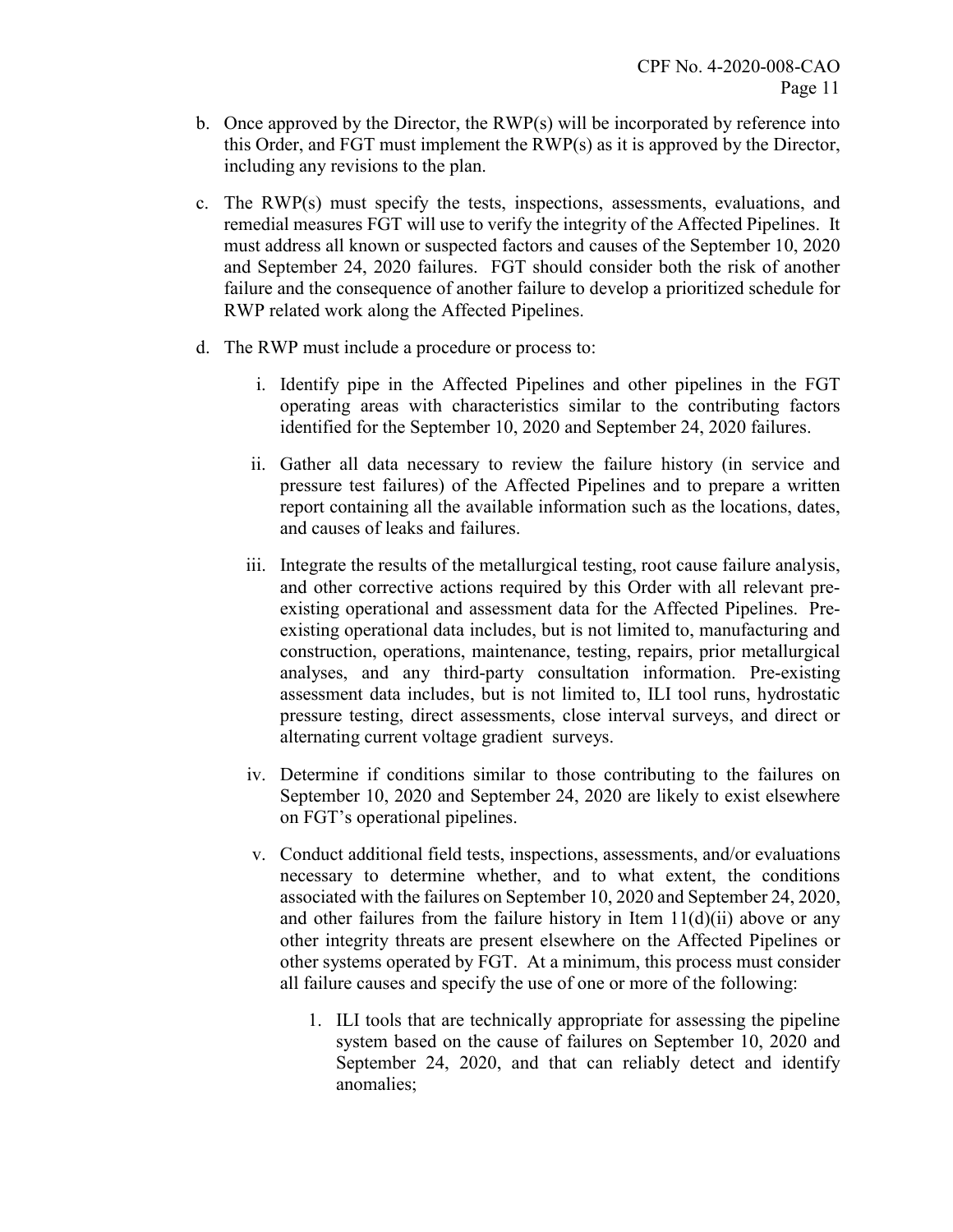- 2. Hydrostatic pressure testing;
- 3. Close-interval surveys;
- 4. Cathodic protection surveys, to include interference surveys in coordination with other utilities (e.g. underground utilities, overhead power lines, etc.) in the area;
- 5. Coating surveys;
- 6. Stress corrosion cracking surveys;
- 7. Selective seam corrosion surveys; and
- 8. Other tests, inspections, assessments, and evaluations appropriate for the failure causes.

FGT may use the results of previous tests, inspections, assessments, and evaluations if approved by the Director, provided the results of the tests, inspections, assessments, and evaluations are analyzed with regard to the factors known or suspected to have caused the September 10, 2020 and September 24, 2020 failures.

- vi. Describe the inspection and repair criteria FGT will use to prioritize, excavate, evaluate, and repair anomalies, imperfections, and other identified integrity threats. Include a description of how any defects will be graded and a schedule for repairs or replacement.
- vii. Based on the known history and condition of the Affected Pipelines, describe the methods FGT will use to repair, replace, or take other corrective measures to remediate the conditions associated with the pipeline failures on September 10, 2020 and September 24, 2020, and to address other known integrity threats along the Affected Pipelines. The repair, replacement, or other corrective measures must meet the criteria specified in Item 11(d)(vi) above.
- viii. Implement continuing long-term periodic testing and integrity verification measures to ensure the ongoing safe operation of the Affected Pipelines considering the results of the analyses, inspections, evaluations, and corrective measures undertaken pursuant to the Order.
- e. The RWP must include a schedule for completion.
- f. FGT must revise the RWP(s) as necessary to incorporate new information obtained during the failure investigation and remedial activities, to incorporate the results of actions undertaken pursuant to this Order, and to incorporate any modifications required by the Director.
	- i. Submit any plan revisions to the Director for prior approval.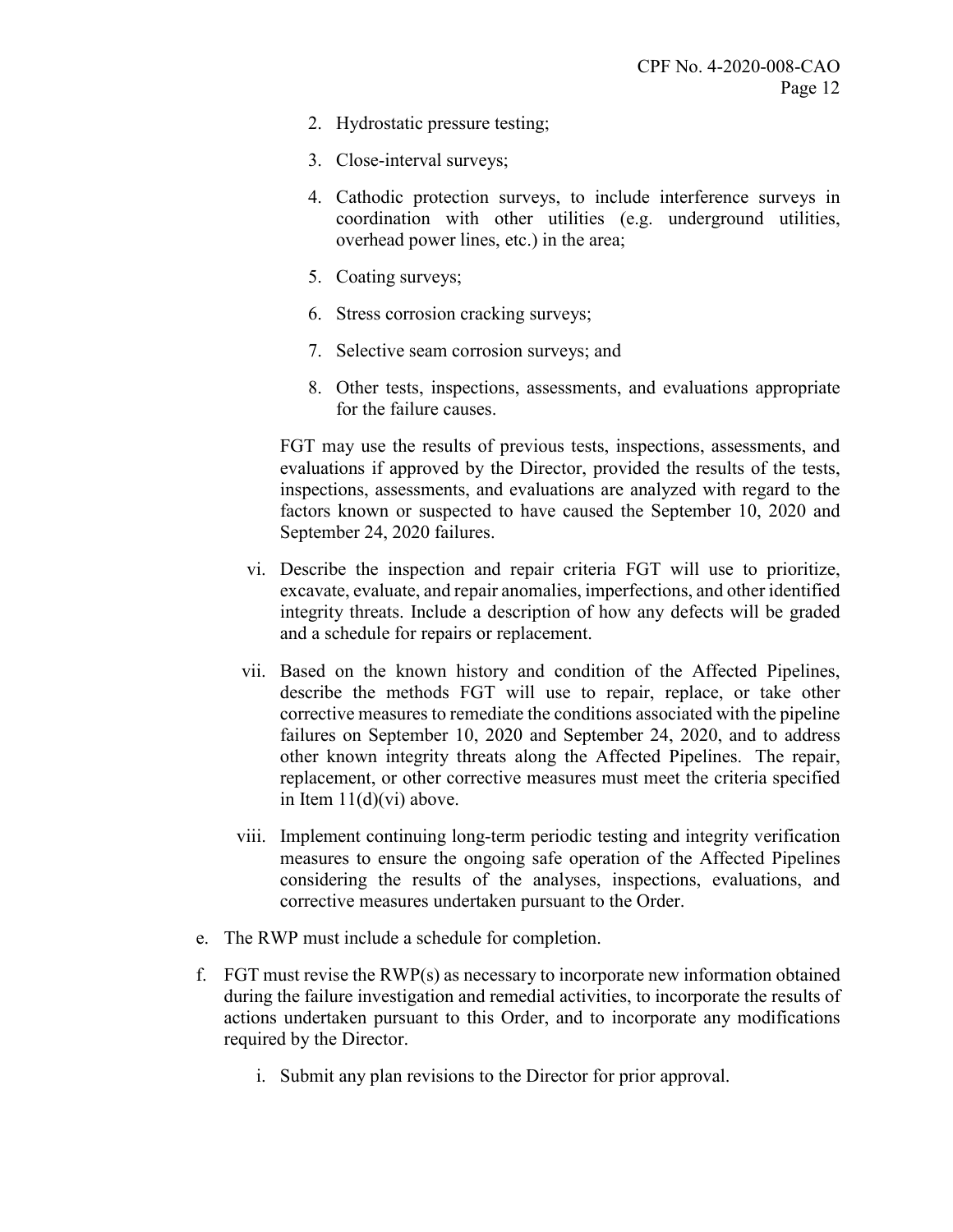- ii. The Director may approve plan revisions incrementally.
- iii. Any and all revisions to the RWP(s) after it has been approved and incorporated by reference into this Order will be fully described and documented in the CAO Documentation Report (CDR).
- 12. *CAO Documentation Report.* When FGT has concluded all the items in this Order, it will submit the final CDR in its entirety to the Director. This will allow the Director to complete a thorough review of all actions taken by FGT with regards to this Order prior to approving the closure of this Order. The intent is for the CDR to summarize all activities and documentation associated with this Order in one document.
	- a. The Director may approve the CDR incrementally without approving the entire CDR.
	- b. Once approved by the Director, the CDR will be incorporated by reference into this Order.
	- c. The CDR must include, but is not necessarily limited to, the following elements:
		- i. Table of Contents;
		- ii. Summary of the pipeline failures of September 10, 2020 and September 24, 2020, and the response activities;
		- iii. Summary of pipe data/properties and all prior assessments of the Affected Pipelines;
		- iv. Summary of all tests, inspections, assessments, evaluations, and analysis required by the Order;
		- v. Summary of the Mechanical and Metallurgical Testing as required by the Order;
		- vi. Summary of the RCFA with all root causes as required by the Order;
		- vii. Documentation of all actions taken by FGT to implement the RWP(s), the results of those actions, and the inspection and repair criteria used;
		- viii. Documentation of any revisions to the RWP(s) including those necessary to incorporate the results of actions undertaken pursuant to this Order and whenever necessary to incorporate new information obtained during the failure investigation and remedial activities;
			- ix. Lessons learned while completing this Order;
			- x. A path forward describing specific actions FGT will take on its entire pipeline system as a result of the lessons learned from work on this Order; and
		- xi. Other Appendices as required.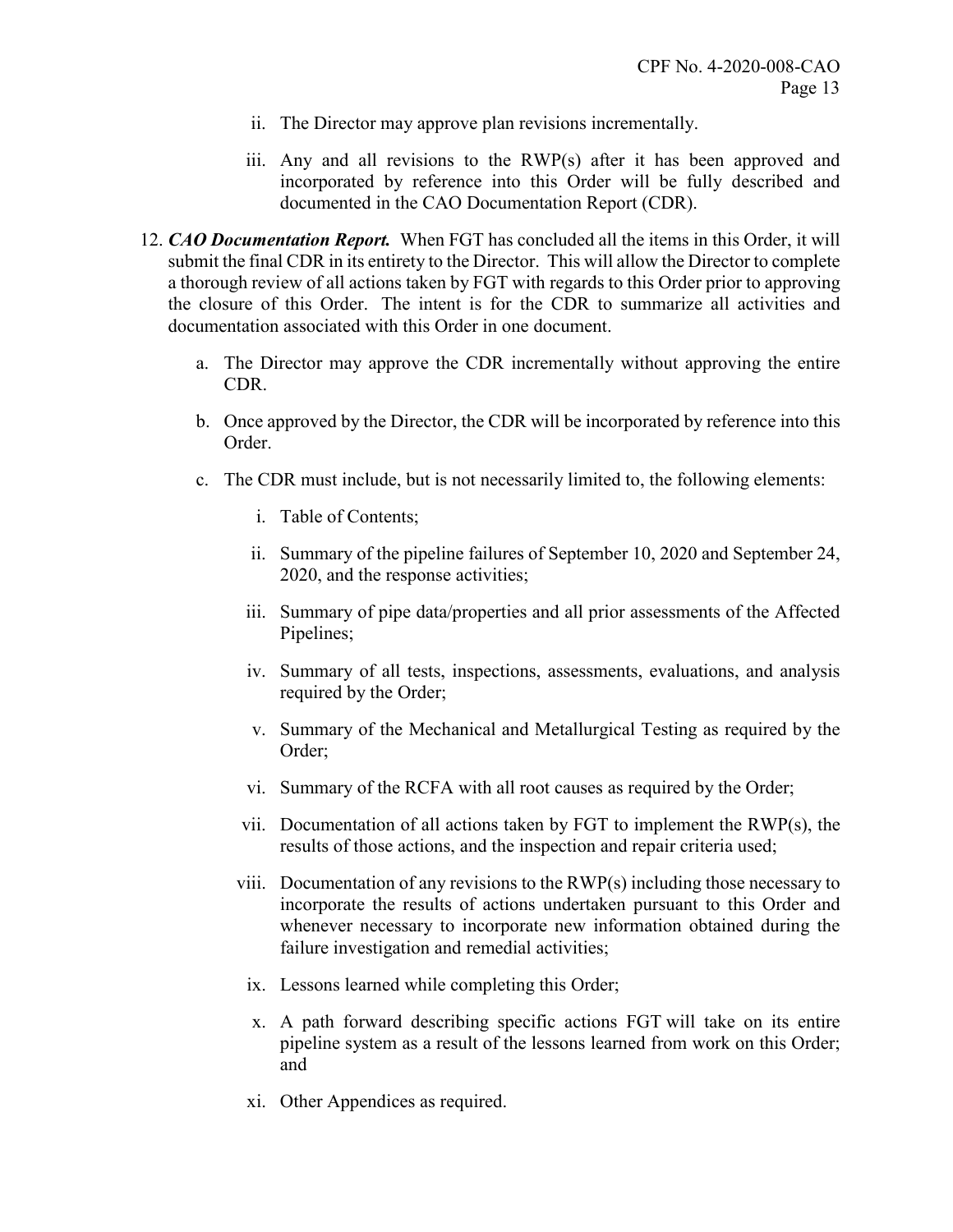#### **Other Requirements:**

- 13. *Approvals.* With respect to each submission that under this Order requires the approval of the Director, the Director may: (a) approve, in whole or part, the submission; (b) approve the submission on specified conditions; (c) modify the submission to cure any deficiencies; (d) disapprove in whole or in part, the submission, directing that Respondent modify the submission, or (e) any combination of the above. In the event of approval, approval upon conditions, or modification by the Director, Respondent shall proceed to take all action required by the submission as approved or modified by the Director. If the Director disapproves all or any portion of the submission, Respondent must correct all deficiencies within the time specified by the Director, and resubmit it for approval.
- 14. *Extensions of Time.* The Director may grant an extension of time for compliance with any of the terms of this Order upon a written request timely submitted demonstrating good cause for an extension.
- 15. *Reporting.* Submit quarterly reports to the Director that: (1) include all available data and results of the testing and evaluations required by this Order; and (2) describe the progress of the repairs or other remedial actions being undertaken. The first quarterly report is due on December 31, 2020. The Director may change the interval for the submission of these reports.
- 16. *Documentation of the Costs.* It is requested but not required that Respondent maintain documentation of the costs associated with implementation of this ACAO. Include in each monthly report submitted, the to-date total costs associated with: (1) preparation and revision of procedures, studies and analyses; (2) physical changes to pipeline infrastructure, including repairs, replacements and other modifications; and (3) environmental remediation, if applicable.

Be advised that all material you submit in response to this enforcement action is subject to being made publicly available. If you believe that any portion of your responsive material qualifies for confidential treatment under 5 U.S.C. § 552(b), along with the complete original document you must provide a second copy of the document with the portions you believe qualify for confidential treatment redacted and an explanation of why you believe the redacted information qualifies for confidential treatment under 5 U.S.C. § 552(b).

In your correspondence on this matter, please refer to "CPF No. 4-2020-008-CAO" and for each document you submit, please provide a copy in electronic format whenever possible. The actions required by this Order are in addition to and do not waive any requirements that apply to Respondent's pipeline system under 49 C.F.R. Parts 190 through 199, under any other order issued to Respondent under authority of 49 U.S.C. Chapter 601, or under any other provision of Federal or State law.

Respondent may appeal any decision of the Director to the Associate Administrator for Pipeline Safety. Decisions of the Associate Administrator shall be final.